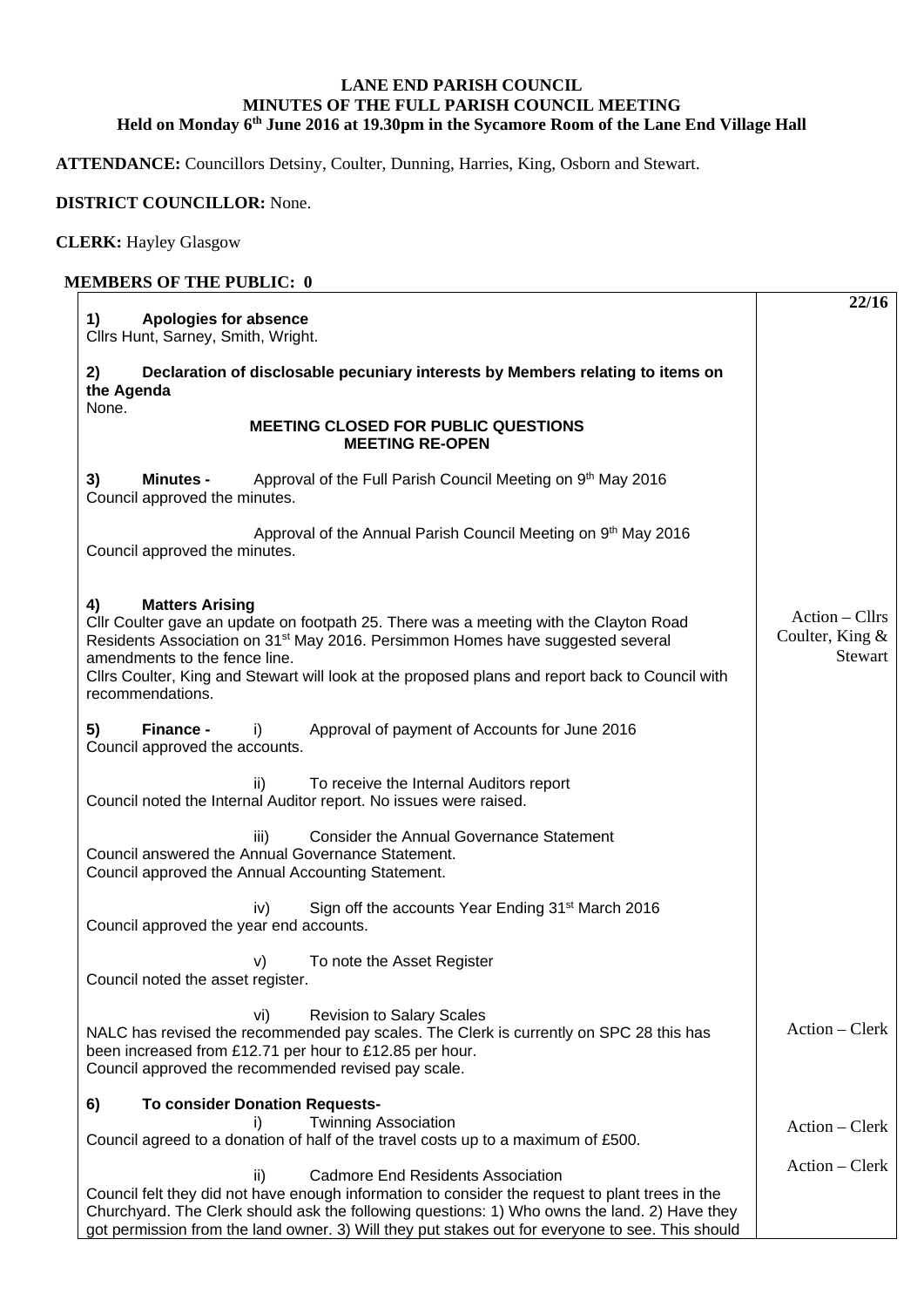| be considered again at the July meeting.                                                                                                                                                                                                                                                                                                                                                                                                                                                                                                                                                                                                                                                                                                                                                    | 23/16                                     |
|---------------------------------------------------------------------------------------------------------------------------------------------------------------------------------------------------------------------------------------------------------------------------------------------------------------------------------------------------------------------------------------------------------------------------------------------------------------------------------------------------------------------------------------------------------------------------------------------------------------------------------------------------------------------------------------------------------------------------------------------------------------------------------------------|-------------------------------------------|
| Lane End Primary School<br>iii)<br>Council thought the Learning Café was an excellent idea. Council felt that they were not in a<br>position to make a meaningful contribution to this project and in any event doubted this fell<br>within their sphere of responsibility.                                                                                                                                                                                                                                                                                                                                                                                                                                                                                                                 | Action - Clerk                            |
| <b>Clerks delegated Powers</b><br>7)<br>Other Parish Councils are using debit/credit cards & internet banking. The Clerk will ask those<br>Councils for a copy of their financial regulations.<br>This will be considered at the July meeting.                                                                                                                                                                                                                                                                                                                                                                                                                                                                                                                                              | Action – Clerk /<br><b>Cllr Coulter</b>   |
| <b>Risk Assessment 2016/17</b><br>8)<br>The 2 new AED Units should be added. Council approved the Risk Assessment.                                                                                                                                                                                                                                                                                                                                                                                                                                                                                                                                                                                                                                                                          | Action – Clerk                            |
| <b>Lane End Playing Fields</b><br>9)<br>Cllrs Coulter, Harries and Stewart have looked in detail at the different surfaces for the MUGA.<br>There is not a surface ideal for every type of sport that Council may wish to accommodate.<br>Council agreed to ask the contractors to quote for both multi-use surface & 3G surface.<br>Council has been advised that in preparation for this work to be undertaken they should<br>undertake weed killing. There should be 2/3 treatments carried out before work on the MUGA is<br>started.<br>Council authorised the Clerk to arrange for the weed killing to be carried out.<br>Council has received the draft submission from the architect for the Pavilion. Cllr Stewart will<br>look through the draft and suggest any recommendations. | $Action - Clark /$<br><b>Cllr Stewart</b> |
| To consider the quotations to replace the boiler at LEYCC<br>10)<br>Council need to be reassured that the quotes provided are based on identical specifications. If<br>that is the case then, LEYCC are authorised to choose the contractor they would prefer. Council<br>were insistent the boiler should be guaranteed for a minimum of 5 years.<br>It is also imperative that spares for this new boiler are readily available.<br>The Clerk will check this information and report at the July meeting.                                                                                                                                                                                                                                                                                 | Action - Clerk                            |
| 11)<br><b>Mole and Picket Charities</b><br>Council continue to be surprised that the Trustees have sought the advice of the Charity<br>Commissioners. They have previously provided advice which was very clear.                                                                                                                                                                                                                                                                                                                                                                                                                                                                                                                                                                            | Action – Clerk                            |
| In a final gesture of goodwill Council will delay advertising for new trustees and instructing legal<br>proceedings until Tuesday 21st June. By that date Council requires the current Trustees to have<br>contacted the two newly appointed Trustees to arrange a meeting.                                                                                                                                                                                                                                                                                                                                                                                                                                                                                                                 |                                           |
| 12)<br>Clerk's report                                                                                                                                                                                                                                                                                                                                                                                                                                                                                                                                                                                                                                                                                                                                                                       |                                           |
| The Easement for the gas pipe at number 2 Ditchfield Cottages has been<br>a)<br>completed.                                                                                                                                                                                                                                                                                                                                                                                                                                                                                                                                                                                                                                                                                                  |                                           |
| b) Council has appointed The Christopher Hunt Practice to prepare building design<br>plans for the Pavilion.                                                                                                                                                                                                                                                                                                                                                                                                                                                                                                                                                                                                                                                                                |                                           |
| Council has received the 2 x AED units. The Clerk is in contact with Londis and the<br>C)<br>Village Hall regarding the installation.                                                                                                                                                                                                                                                                                                                                                                                                                                                                                                                                                                                                                                                       |                                           |
| The AED public meeting will be held on Tuesday 19th July at 7pm in LEYCC.<br>d)<br>Council has received several concerns about the poor grass cutting on Wheeler<br>e)                                                                                                                                                                                                                                                                                                                                                                                                                                                                                                                                                                                                                      | $Action - All$                            |
| End Common. These complaints have been passed to WDC.<br>The Clerk has asked BCC for a quote to put speed tubes on The Row. Awaiting a<br>f)                                                                                                                                                                                                                                                                                                                                                                                                                                                                                                                                                                                                                                                |                                           |
| cost.                                                                                                                                                                                                                                                                                                                                                                                                                                                                                                                                                                                                                                                                                                                                                                                       |                                           |
| Council were informed by the Police that a window at the Pavilion had been<br>g)<br>smashed. Nothing appears to have been taken but damage has been caused to the<br>cage & window of the referees room along with the offenders gaining access to the<br>changing rooms through the passage door leading to the one of the bar entrances.<br>They have caused damaged to the plaster board around the door to the bar but not                                                                                                                                                                                                                                                                                                                                                              |                                           |
| gained entry.<br>h) Council also had a report that Lane End Doctors Surgery has had criminal damage<br>to a window, It appears the offenders never got into the Surgery. I believe both<br>incidents have taken place in the same sort of time frame overnight on the Saturday                                                                                                                                                                                                                                                                                                                                                                                                                                                                                                              |                                           |
| 21 <sup>st</sup> May 2016.<br>A tree branch has fallen and damaged some property at Forge Cottage. The Clerk<br>i)<br>will ask Peter Whipp to investigate and will notify SSE.                                                                                                                                                                                                                                                                                                                                                                                                                                                                                                                                                                                                              |                                           |